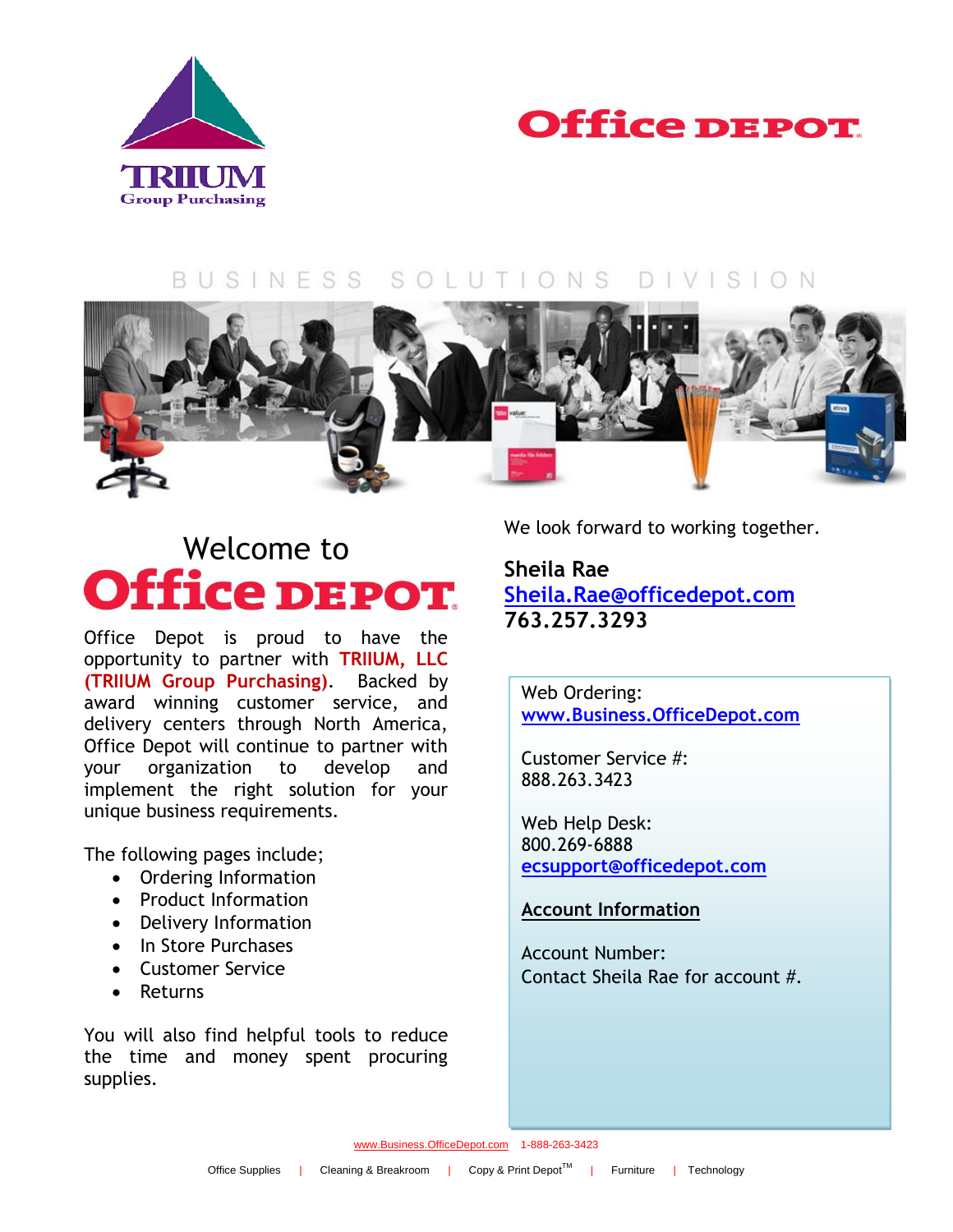



**Web address**: [www.Business.OfficeDepot.com](http://www.business.officedepot.com/) Customer Service #: 888.263.3423



When you log in for the first time, you will be prompted to change your password. Passwords must be at least six characters in length and are alphanumeric. You will also be asked to respond to a security question. This will help us identify you if your password is lost.



#### **Cost Saving Products**

While shopping for products, keep in mind these shopping methods to find the most cost effective options to meet your needs.

- Use the default shopping list to find the most common, most aggressively priced items available.
- When searching for items, sort by price (low to high) or sort by Contract or Best Value items.
- Review cost savings alternatives offered in the Private Label Cart or Smart Cart recommendations.



To place orders by phone, please have the following information ready for your Customer Service Representative:

Your Account Number

ShipTo Information

- Contact Name and Telephone Number
- Office Depot six-digit item numbers or manufacturer part numbers

Quantity to be ordered

Phone orders must be placed by 5:00 PM to ensure next business-day delivery.



#### **In-Store Purchasing**

Our Store Purchasing/Procurement Card program allows contract customers to shop at Office Depot retail stores and receive contract pricing. Pricing on items purchased will be adjusted at the register to reflect either your contract price or the retail price, whichever is lower.

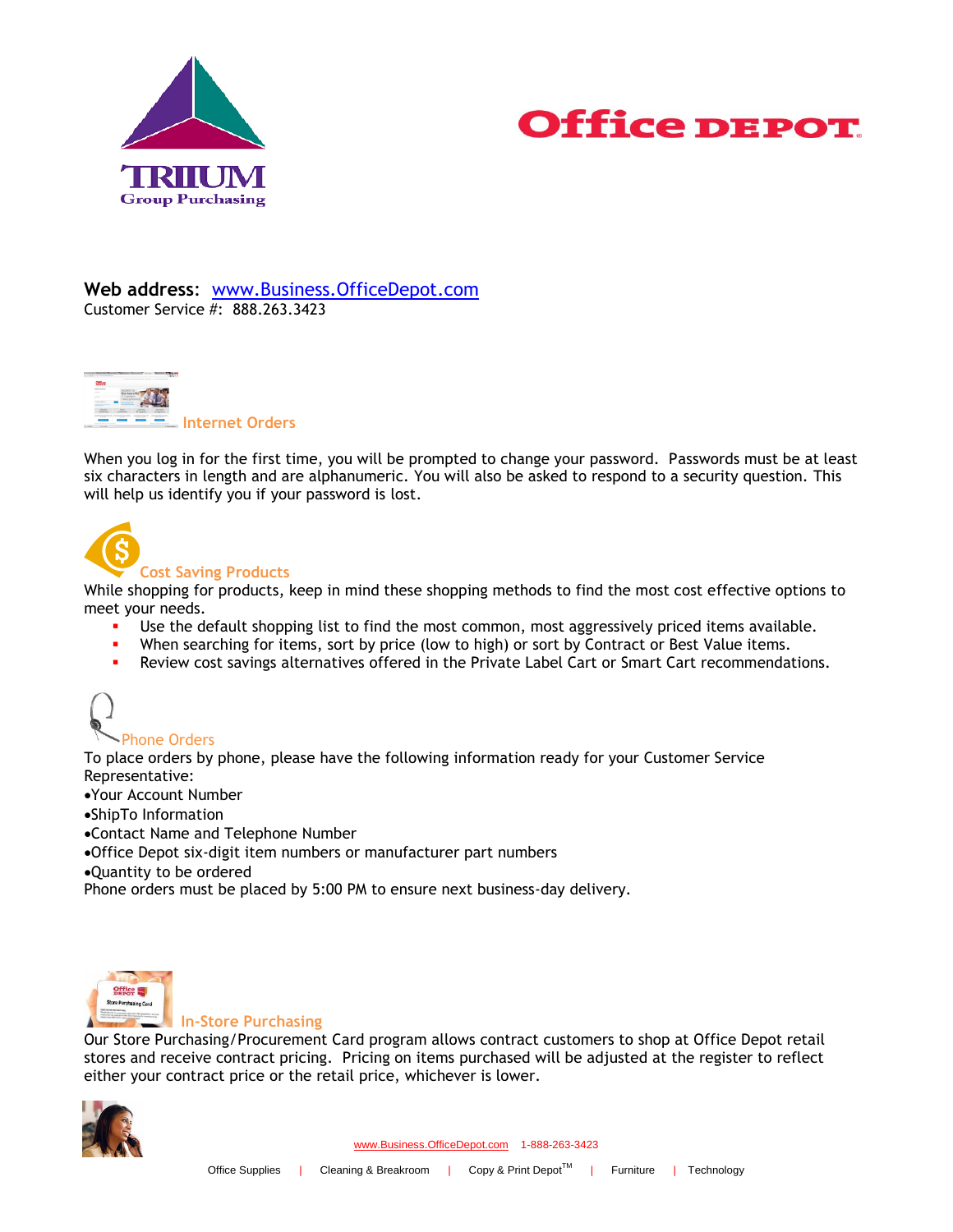



#### **Customer Support**

Our nationwide network of sales offices, retail locations and delivery centers provide you with unparalleled customer support when you need it.

- More than 50 sales offices throughout North America
- **Approximately 2,000 sales associates**
- **Nationwide customer service capability**
- 25 delivery centers
- Over 1,100 Office Depot retail stores located across the country

You can connect immediately with a customer service representative, Monday–Friday 8:00 A.M. to 8:00 P.M. (ET), using our **Live Chat** functionality or by calling us toll-free at 800.263.3423. For technical support, our **E-Commerce Support Desk** is available via phone at 800.269.6888 or by e-mail at ecsupport@officedepot.com.



**Return Procedures**

#### **Phone Orders:**

- **Step 1:** Call the Office Depot Customer Service team and provide the invoice number and 6-digit Office Depot product/SKU number and/or the manufacturer's part number of the product being returned and credited.
- **Step 2:** Provide a brief description of the reason for the return/credit (i.e. ordered in error, damaged/defective, etc.).
- **Step 3:** Place the merchandise in your standard delivery area for pick-up.

#### **Web Orders:**

- **Step 1:** Click on "Order Tracking" located in "My Account" in the top navigation bar.
- **Step 2:** Locate the sales order number that you need to place a return on. Once the order detail appears, click "Submit Return."
- **Step 3:** Fill in the return quantity, select the reason for the return and enter any special instructions and click "Continue."

A confirmation number for your return will appear. Please print this page and/or write this number down and keep for your records. For further assistance in processing your return online, please contact the BSD Technical Support Desk at 800.269.6888.

Please visit our Customer Service page on **[www.Business.OfficeDepot.com](http://www.business.officedepot.com/)** for complete details on our Return Policy.

Office Depot provides a wide range of products and services outside traditional supplies for your office. Please contact your local sales representative for additional information on any of these categories.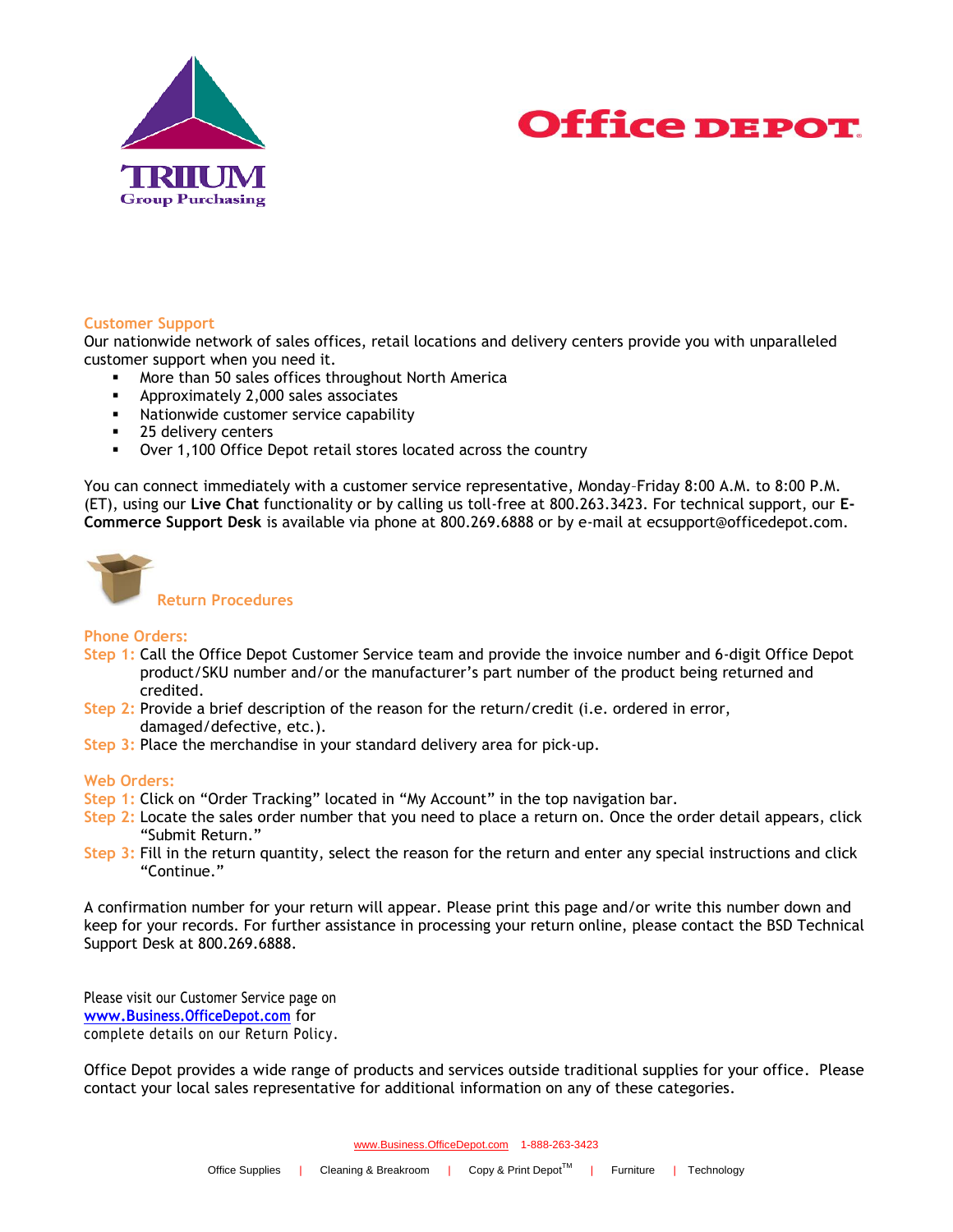





Office Depot is one of the world's top suppliers of quality office furniture and custom workspace solutions. We provide:

- A robust selection of in-stock products from many of the world's leading manufacturers.
- Workspace solutions from concept to fulfillment, helping you redesign space for better functionality from boardrooms and reception areas to systems furniture for multiple office locations.



#### **Copy & Print Depot**

Copy & Print provides the innovative solutions that our customers require to meet daily printing needs such as:

- Digital Printing
- Print On Demand
- Promotional Products
- Online Custom Stationery and Imprints

Our Web-based capabilities, nationwide network of print centers and Xerox® Certified Print Specialists ensure that documents are expertly printed and ready for pick-up or delivery to your location.



#### **Technology**

Our technology solutions offer customers top brands, technical expertise and reliable service 24/7.

- With Tech Depot®, our technology division, your buying experience is simple and straightforward.
- We offer more than 275,000 items including the latest computers, storage, networking, software and accessories.
- Our technology experts are trained to assist you with the most complex IT infrastructure projects.



#### **Cleaning & Breakroom**

Office Depot Cleaning & Breakroom solutions offer the convenience of one-stop purchasing for all of the products that help create an ideal company breakroom and keep the workplace spotless.

- From beverages to brew systems, furnishings to foods, paperware to tableware our assortment of products will open a new workday world for your employees and also improve morale.
- Make workplace maintenance a snap and help keep employees safe with name brand cleaning and safety products.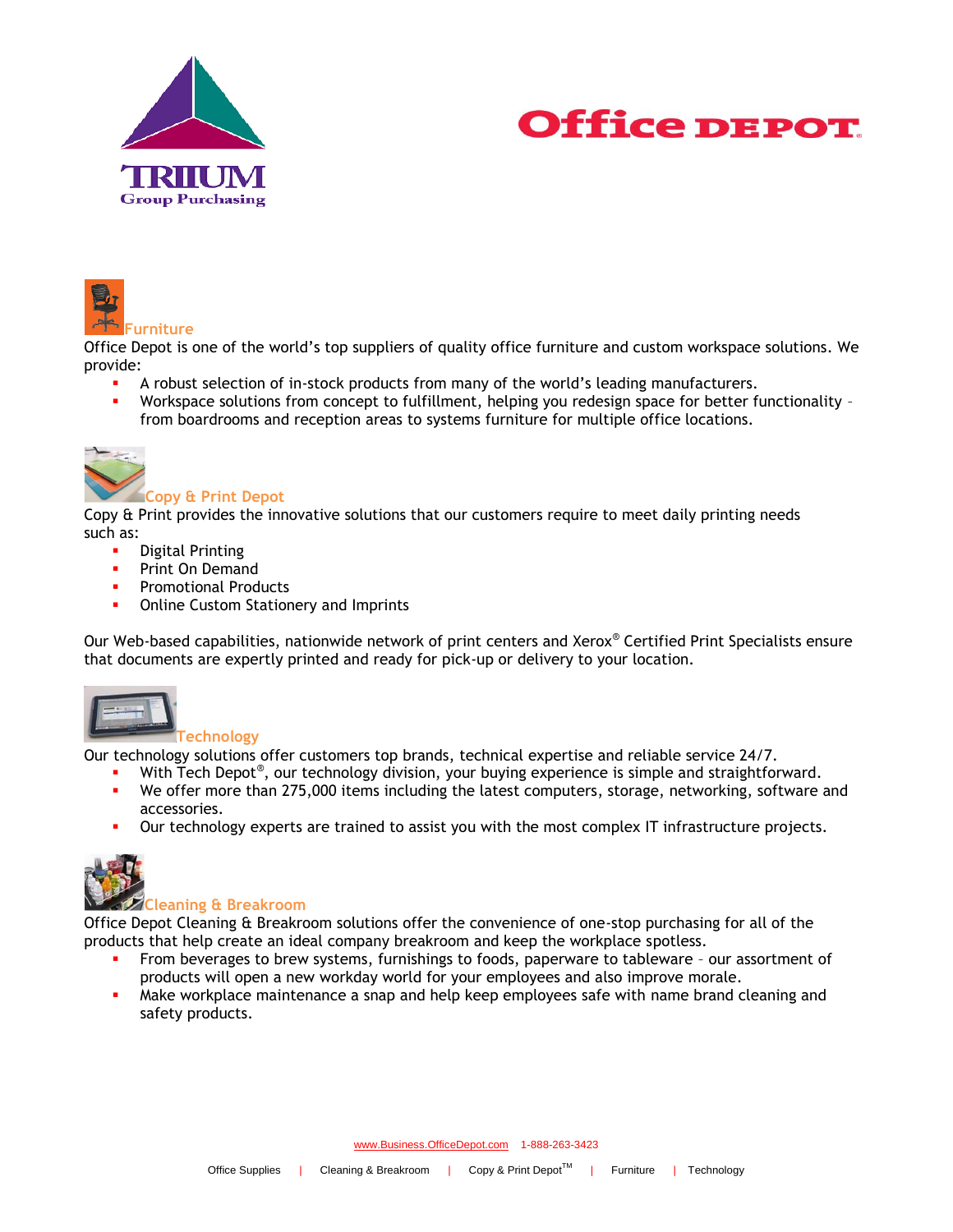



# Office DEPOT eneroffice

#### **Environmental**

When you partner with Office Depot, you collaborate with an industry leader in environmental sustainability.

- We have a comprehensive environmental program Buy Green, Be Green, Sell Green that strives to improve the environmental performance of our suppliers, our own operations and our customers.
- Our green merchandising and services, including The Green Book® catalog and our Office Depot Green™ Brand products, help both large and small companies take steps to a greener office.

#### **Frequently Asked Questions**

#### *Q I've looked all through the catalog and can't find the item I really need. Does this mean Office Depot doesn't have it?*

*A* Not at all. Office Depot offers over 15,000, items but we also have access to a large assortment of additional products that are made available through various third-party sources. Please call your customer service representative for assistance in ordering the product you need.

#### *Q We just received our order and I thought I ordered 12 pens, but instead received 12 boxes of them. What do I do?*

*A* Our product return policy and procedures are designed to help our customers make returns and exchanges quickly and efficiently. Please refer to our website for our complete Return Policy and for instructions on how to process such requests.

#### *Q I went to my local Office Depot retail store and I told the cashier that I have a BSD account, but they wouldn't let me take advantage of my discount. Why?*

*A* The contract between Office Depot and your company can only be utilized at the retail stores through the Store Purchasing/Procurement Card program. If you are not enrolled in this program, you can call our customer service team and arrange for an online order to be picked up at the Office Depot store of your choice.

#### *Q I need to order furniture but I'm not sure exactly what I need or what options are available. Who can I contact for more information?*

*A* Your Office Depot account representative is available to assist you with all inquiries, including furniture purchasing decisions. Contact your representative to arrange for an in-person meeting to discuss your requirements, view samples and even take measurements of your workspace.

*Q My order usually arrives around 2:00 PM which is usually not a problem. However, I need this particular order first thing in the morning because I am working on a special project. Is there anything I can do to expedite delivery?*